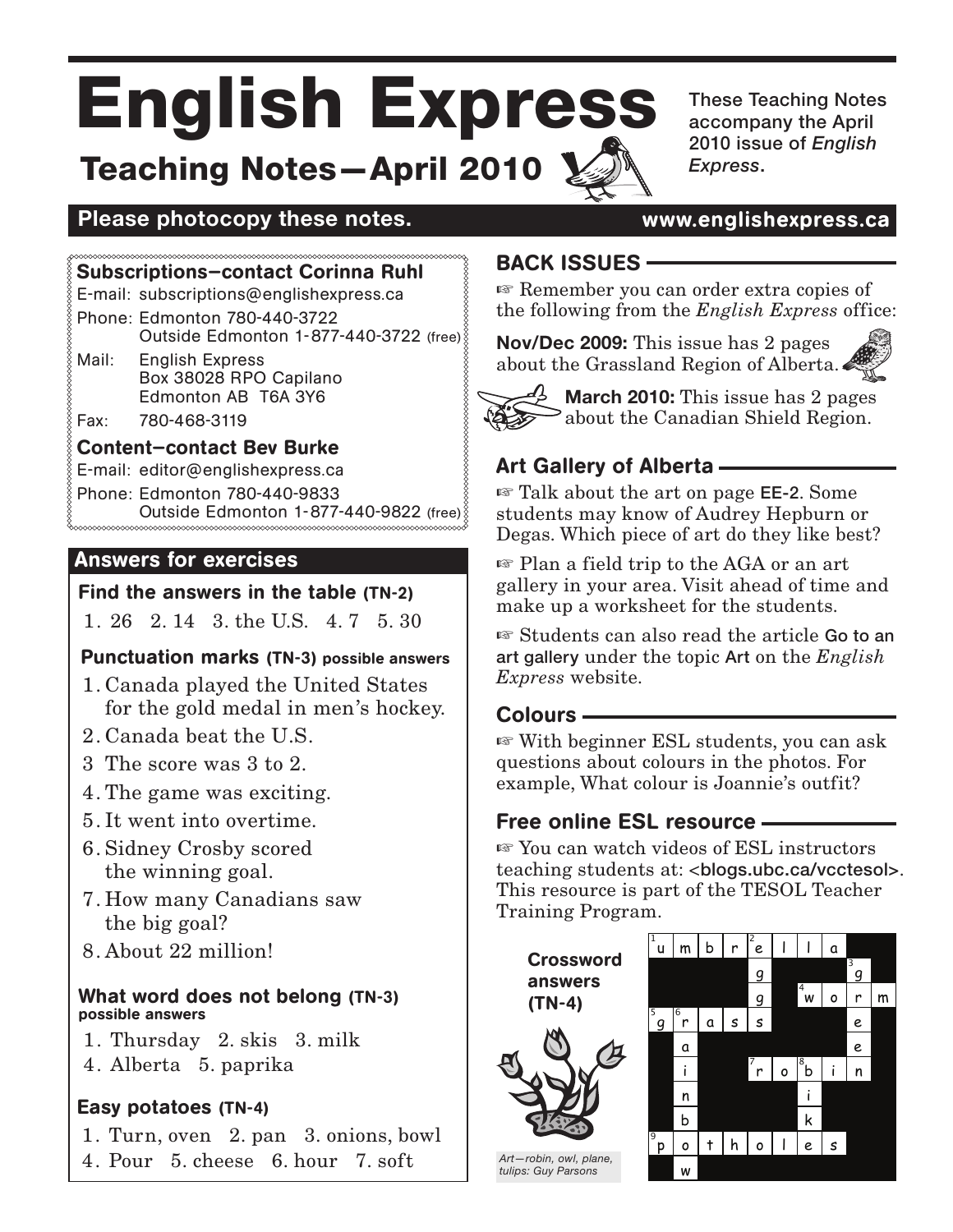# Reading a table

This table is about Olympic medals. The table has rows and columns. Rows go across. Columns go down.

# **How to read the table**

You can get information from the table. For example:

■ How many silver medals did Canada win?

**Step 1:** Find the row for Canada.

**Step 2:** Find the column for Silver.

**Step 3:** Find where the row and column meet.

**Answer:** 7

# Find the answers in the table Answers on page TN-1

Look at the table in the box above or on page 1 of *English Express*. Then answer the questions.

1. How many medals did Canada win? \_\_\_\_\_\_\_\_\_\_\_\_\_\_\_\_\_\_\_\_\_\_\_\_\_\_\_\_\_\_\_\_\_\_\_\_

2. How many gold medals did Canada win?

3. What country won the most medals?

4. How many bronze medals did Germany win?

5. How many medals did Germany win? \_\_\_\_\_\_\_\_\_\_\_\_\_\_\_\_\_\_\_\_\_\_\_\_\_\_\_\_\_\_\_\_\_\_\_

# What are your interests?

ecececec<sub>1</sub> **About me**

Read the reader's story on page 1 of *English Express*. Vera Lucia has many interests. For example: cooking. What do you like to do?

\_\_\_\_\_\_\_\_\_\_\_\_\_\_\_\_\_\_\_\_\_\_\_\_\_\_\_\_\_\_\_\_\_\_\_\_\_\_\_\_\_\_\_\_\_\_\_\_\_\_\_\_\_\_\_\_\_\_\_\_\_\_\_\_\_\_\_\_\_\_

\_\_\_\_\_\_\_\_\_\_\_\_\_\_\_\_\_\_\_\_\_\_\_\_\_\_\_\_\_\_\_\_\_\_\_\_\_\_\_\_\_\_\_\_\_\_\_\_\_\_\_\_\_\_\_\_\_\_\_\_\_\_\_\_\_\_\_\_\_\_

**Country Gold Silver Bronze Total U.S. 9 15 13 37 Germany 10 13 7 30** row **Canada <sup>14</sup> <sup>7</sup> <sup>5</sup> <sup>26</sup>**

column



| <b>Country</b> |    |    | Gold   Silver   Bronze   Total |    |
|----------------|----|----|--------------------------------|----|
| <b>IU.S.</b>   | 9  | 15 | 13                             | 37 |
| <b>Germany</b> | 10 | 13 |                                | 30 |
| <b>Canada</b>  | 14 |    | 5                              | 26 |



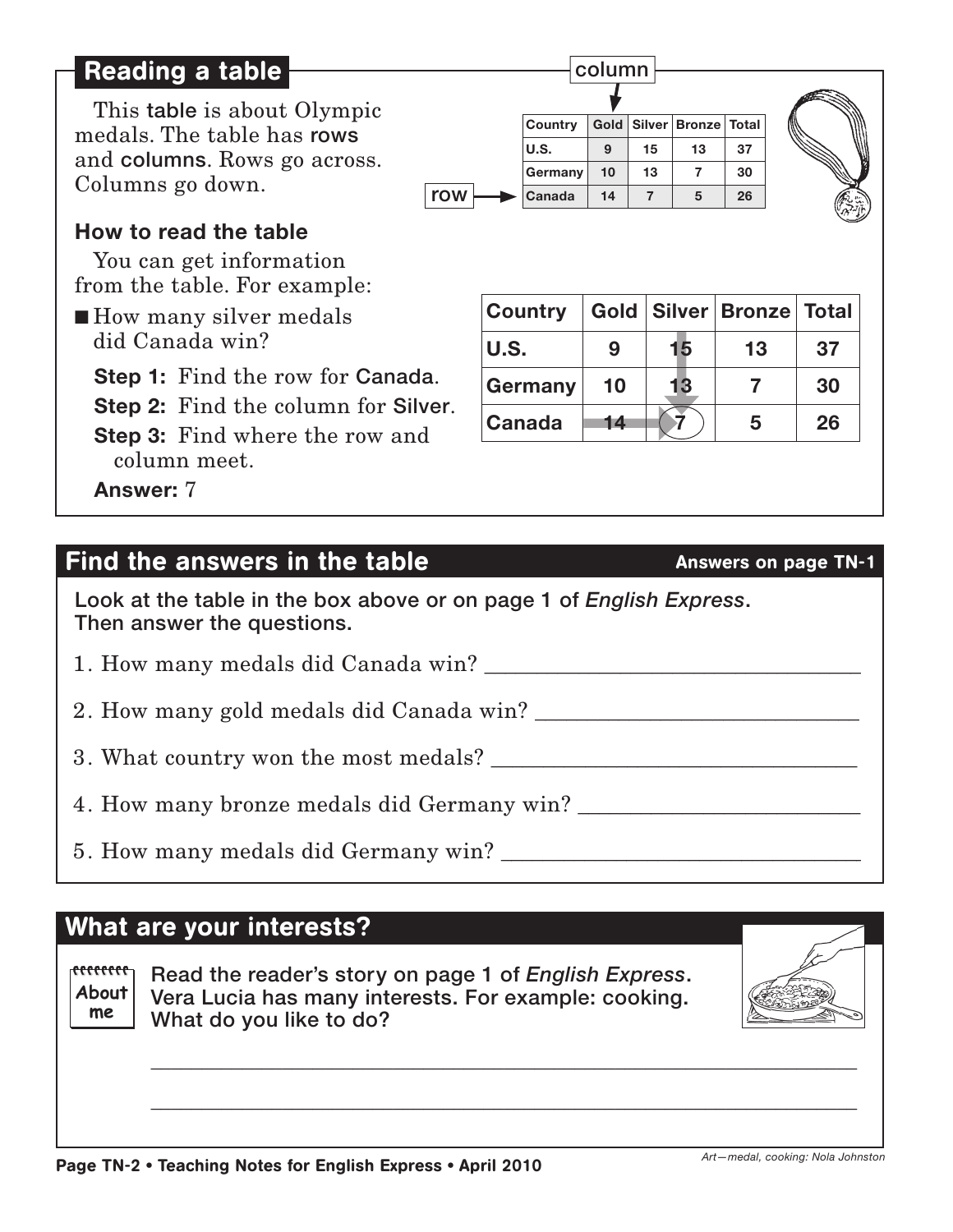# Punctuation marks and  $\overline{?}$  !  $\overline{?}$  and  $\overline{?}$  are possible answers on TN-1

# Punctuation marks are in many places. For example:

- $\boldsymbol{\nu}$  at the end of sentences
- $\mathbb{F}$  I like hockey.
- $\approx$  Do you like hockey?
- <sub>■</sub> I love hockey!

 $\checkmark$  in abbreviations ☞ B.C. (short for

British Columbia)

 $\mathbb E$  U.S. (short for United States)  $\checkmark$  in possessives

- <sup>■</sup> Joannie's mother
- $\mathbb F$  men's hockey
- $\approx$  women's hockey

These sentences are from the article "2010 Olympic Winter Games." The sentences are about Canada's gold medal in hockey. Add punctuation marks to the sentences.



- 1. Canada played the United States for the gold medal in mens hockey
- 2. Canada beat the US
- 3 The score was 3 to 2
- 4. The game was exciting
- 5. It went into overtime
- 6. Sidney Crosby scored the winning goal
- 7. How many Canadians saw the big goal
- 8. About 22 million

# What word does not belong? Possible answers on TN-1

Find the word that does not belong. Cross it out.



*Art—hockey player: Guy Parsons; milk, celery: Nola Johnston • Medal: ©VANOC/COVAN*

April 2010 • Teaching Notes for English Express • Page TN-3